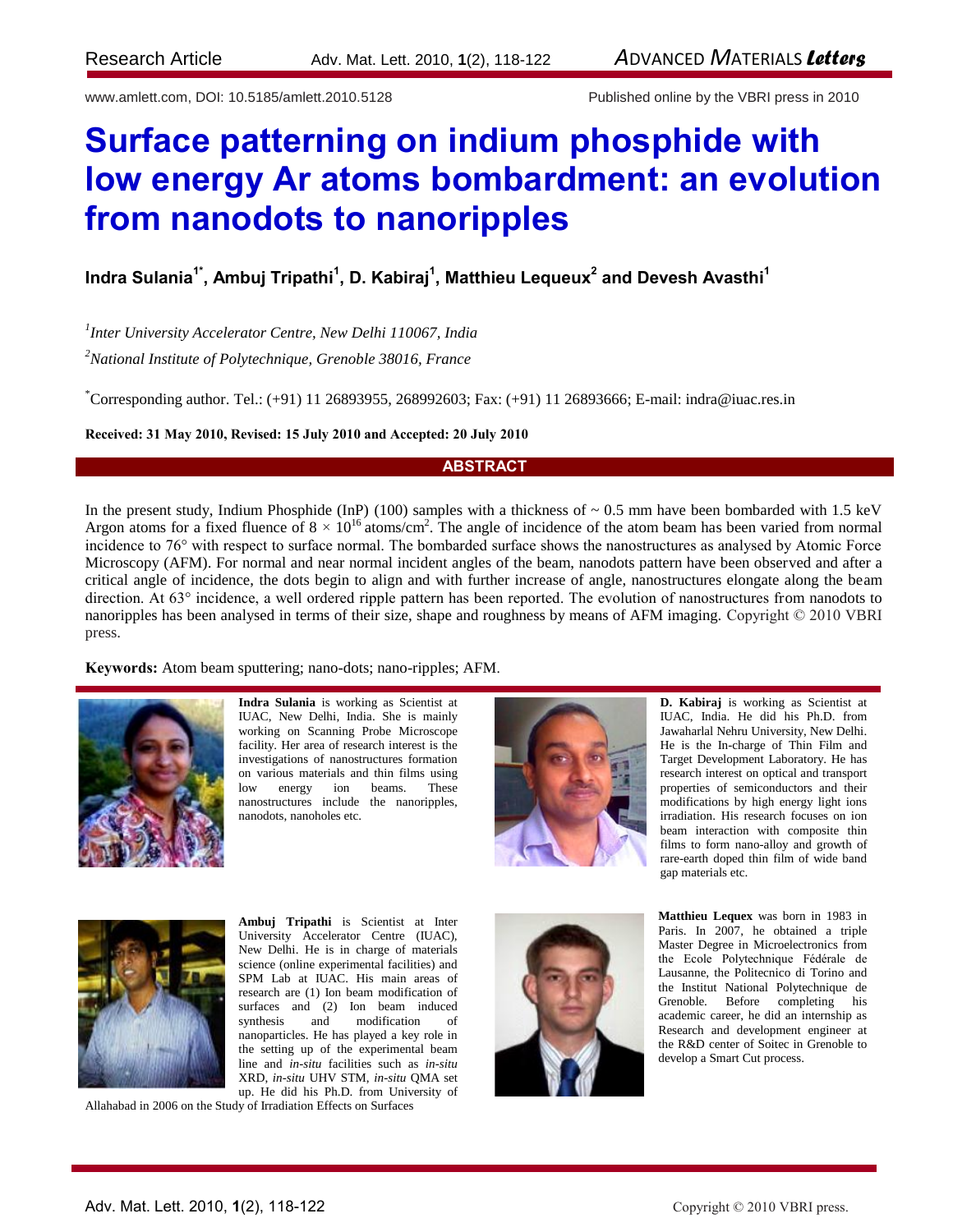

**D.K. Avasthi** is working as Scientist at IUAC, New Delhi. He is the present group leader for materials Science Group and radiation biology group at IUAC, New Delhi. He has keen interest on in situ/online measurements during ion irradiation like (i) Electronic sputtering by on-line ERDA (ii) Phase transformation and growth/reduction of nanoparticle size by in-situ XRD, (iii) on-line Measurement of gas release during ion

irradiation (iv) In-situ raman spectrometer (being setup) Established role of thermal spike in SHI induced mixing in metal/Si and metal/metal systems. Synthesis and engineering of nanostructures by ion beams, ion beam interaction with nanodimensional systems, Synthesis of metal nanoparticles embedded in different matrices by atom beam co-sputtering and understanding of the same by simulation, Creation of functional surfaces by ion beams.

#### **Introduction**

Due to an increasing demand of devices in micrometric and nanometric dimensions in IC industry, further miniaturization of circuits is needed. The lithography methods are used to produce small dimension nanostructures such as quantum dots and quantum wires but lithography is limited in resolution ~ 50 nm [**1**]. Therefore, it is of interest to explore other methods to produce even smaller nano scale surfaces features. One of such method is the ion bombardment-induced surface modification. There are extensive evidences that depending on the experimental conditions, ion bombardment can result in ordered structures in nano dimensions on variety of materials [**2-7**]. This technology has generated a lot of experimental and theoretical interest in recent years. The evolution of nanostructures induced by ion bombardment was first explained by Bradley and Harper with a linear equation (1) [**8**]:

$$
\frac{\partial h}{\partial t} = -\boldsymbol{\nu}_0 + \boldsymbol{\nu} \nabla^2 \mathbf{h} - \mathbf{D}_{eff} \nabla^4 \mathbf{h} \quad \text{............} \tag{1}
$$

Where,  $v_0$  is the constant erosion velocity of the plane surface, and  $v$  is the effective surface tension which is caused by the erosion process and usually has a negative value leading to a surface instability.  $D_{\text{eff}}$  is the surface diffusion coefficient, which is the sum of thermal diffusion and ion-induced diffusion. Surface evolution is caused due to interplay between sputtering induced roughening and diffusion induced smoothing. With the development of SPM technique such as STM and AFM, many studies have quantified the bombarded surface topography. Researchers have concentrated themselves on one or more experimental parameter during ion bombardment such as temperature of the substrate, angle of incidence of the ion beam, fluence (bombardment time), ion current density, ion energy, nature of the bombarding ion as well as of host material. Another parameter is the crystal orientation but it seems that the most studied orientation is (100) orientation. Sung et al. [**9**] bombarded InP  $(001)$  with 5 eV to 500 eV  $Ar^+$  ions at temperatures varying from room temperature up to 600°C and concluded that an ion energy threshold of 40 eV was required for the surface roughening to begin and to create Indium-rich clusters and islands. Demanet et al. [**10**] studied the dependence of topographic changes on InP (100) with dose density using  $\overline{0.5}$  keV Ar<sup>+</sup> ion and 5 keV

 $Kr^+$  ions at a lower current density of 8  $\mu A/cm^2$  and found out the wavelength dependence on the dose density as  $\lambda \sim$  $\phi^{0.2}$ . Recent works [11, 12] have also studied scaling behaviour of bombarded surfaces according to scaling theory of sputtered surface [**13, 14**] by determining the roughness and the growth exponent and also showed that the nanostructures obtained are Indium rich due to preferential sputtering of Phosphorus. Frost et al. [**15**] studied the dependence of nanodots pattern on InP (100) with angle of incidence of ion beam. The authors have used 500 eV Ar<sup>+</sup> ions with a high ion flux of 150  $\mu$ A/cm<sup>2</sup> and rotating sample. A well ordered hexagonal pattern of nanodots is formed when the angle of incidence compared to sample normal is kept under 50° beyond which, the periodic pattern is lost.

However, in the above mentioned studies, the variation in the incidence angle parameter has not been extensively studied for InP, especially for such a large range, even though it is shown that choosing different angles of bombardment, yields to different surface nanostructuring pattern. In the present work, we discuss the formation of structures obtained in terms of their variation in shapes, sizes, height, roughness etc. through topographic studies with the help of AFM imaging and try to find out the possible reason for such a behavior towards the incidence angle of the beam.

#### **Experimental**

In the present experiment, 1.5 keV Argon (Ar) atoms were used to bombard the commercially available samples of Fedoped semi-insulating Indium Phosphide (InP) (100) from wafertech Inc. U.K., at 300 $\,^{\circ}$ K. The base pressure of the chamber was around  $5 \times 10^{-6}$  mbar and  $3 \times 10^{-3}$  mbar during bombardment. An atom dose of  $8 \times 10^{16}$  atoms/cm<sup>2</sup> was used (corresponding to a bombardment time of 15 minutes at a flux of  $15\mu A/cm^2$ ) for the experiment. The angle of incidence of the atom beam was changed from normal to 76° incidence for theses angles,  $\theta_{atom} = 0^{\circ}$ , 7°, 13°, 23°, 38°, 45°, 52°, 63° and 76°.



**Fig. 1.** Schematic of the sample and mount placed inside the sputtering chamber.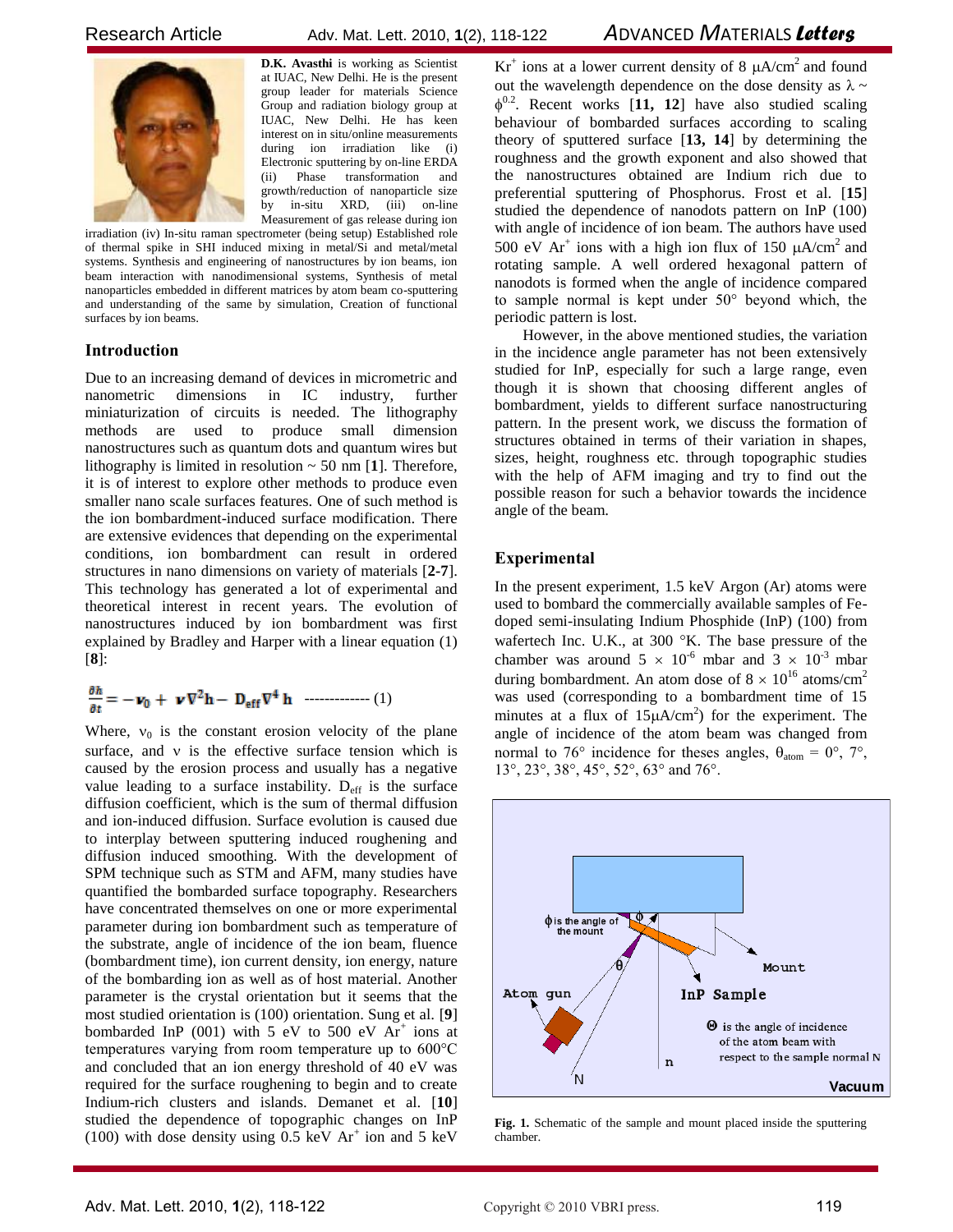**Fig. 1** shows the schematic of the set up of sputtering unit designed indigenously at IUAC, New Delhi [**16-20**]. It has an Ar source, which delivers Ar atoms with a current density of 30  $\mu A/cm^2$ . The samples were mounted at the top part of the chamber as shown in the **Fig. 1**. The atom gun is fixed at 45° with respect to the sample normal. Different Aluminium mounts were fabricated for the samples to achieve different angle of incidences. The samples were placed on these mounts. Changing the mount changed the angle of the atom beam incidence on the target. The atom beam modified morphology of the samples were studied using Multi-mode Nanoscope IIIa Atomic Force Microscopy (AFM). The measurements were performed in air in the Tapping Mode using Silicon Nitride tips from Veeco (Model RTESP, Wafer 1144). The apex of the tip has a radius of curvature of ~10 nm. The corresponding two dimensional auto-correlation functions for surface areas of  $1 \mu m \times 1 \mu m$  have also been taken from AFM. The twodimensional auto-correlation function is given by the relation (2):

$$
\mathcal{C}(\vec{\tau},t) = \langle h(\vec{\tau},t)h(0,t) \rangle \quad \text{[1]}(2)
$$

Where,  $h(\vec{r},t)$  is the height at point  $\vec{r}(x, y)$  at time t and h (0, t) is the reference point with respect to which correlation is taken. The auto-correlation function shows the spatial symmetry/ordering of the structures obtained on the bombarded InP surface.

#### **Results**

The morphological evolution of the different nanostructures obtained on the surface of InP (100) with the variation in angle of incidence parameter was extracted using AFM as shown in **Fig. 2**. The AFM image of the pristine sample is shown in **Fig 2A**. The surface observed is flat and featureless with root mean square (rms) roughness  $\sim 0.2$ nm. On bombarding with 1.5 keV Ar atoms at an angle of 0<sup>°</sup> with respect to the surface normal, nanodots pattern was evolved on the surface of InP (100). The pattern is clearly seen in the AFM image given in **Fig. 2B**. The average diameter of nanodots was found to be  $67 \pm 7$  nm (as seen with the line profile in AFM images) with an average height of 21.3 nm. The rms roughness was found to be 8.3 nm. The inset of the image shows the auto-correlation of the AFM image, which represents the spatial ordering of the nanodots in square symmetry (a central dot surrounded by a square). As the angle was increased to 7° (**Fig. 2C**), nanodots were observed with an improvement in their lateral ordering. The mean diameter of nanodots was found to be 114±16 nm with an average height of 9.5 nm. The rms roughness was found to be 4.7 nm. At 13° incidence, nanodots pattern (**Fig. 2D**) visible with smaller size  $\sim$  32  $\pm$ 5 nm and height  $\sim$  4.0 nm, compared to previous two angles. The auto-correlation image shows that spatial ordering of the nanodots has improved to hexagonal symmetry (a central dot surrounded by a hexagon). The rms roughness was around 1.2 nm. At 23° incidence, the nanodots align in the beam direction (**Fig. 2E**). The average diameter of nanodots was found to 46±7 nm with average height of 4.2 nm. At 38° incidence, elongation of the nanodots was observed along the beam direction with

wavelength of the elongated structures  $\sim$  40 nm (**Fig. 2F**). The height of the structures was  $\sim$  5 nm. The inset shows that there is ordering along one direction. At 45° incidence, the alignment of nanodots was observed (**Fig. 2G**) along the beam direction with a periodicity of  $\sim$  45 nm and rms roughness ~ 1.3 nm. Structures observed at 53° (**Fig. 2H**) were similar to 45° except that dots were more elongated with a roughness of 1.8 nm and periodicity  $\sim$  55 nm. There is formation of nanoripples at incidence of 63° (**Fig. 2I**) with wavelength  $\sim 60$  nm and height  $\sim 4$  nm. The autocorrelation image shows a well-ordered nanoripple formation along the beam direction. Finally, for 76°, no significant features were visible and roughness of surface was almost equal to that of pristine sample.



**Fig. 2.** AFM micrograph  $(1 \mu m \times 1 \mu m)$  of the pristine InP  $(100)$  and bombarded samples at different angles of incidences. Inset shows the corresponding auto-Correlation images. From A to J, Pristine and bombarded samples at  $\theta_{\text{atom}} = 0^{\circ}$ ,  $7^{\circ}$ ,  $13^{\circ}$ ,  $23^{\circ}$ ,  $38^{\circ}$ ,  $45^{\circ}$ ,  $52^{\circ}$ ,  $63^{\circ}$  and  $76^{\circ}$ respectively.

## **Discussion**

We can categorise our results into three main parts: (i) Dot formation (at  $\theta_{\text{atom}} = 7^{\circ}$ , 13°, 23°), ii) the transition from dots to ripples (at  $\theta_{\text{atom}} = 31^{\circ}$ , 38° and 45°) and iii) the ripple formation (at  $\theta_{\text{atom}} = 53^{\circ}$  and 63°). For normal and near normal ( $\theta_{\text{atom}} = 7^{\circ}$ , 13°, 23°) incidences, nanodots pattern is observed, formation of these dots is due to the dominating erosion term in the BH equation which makes the surface rough as observed at  $0^{\circ}$  incidence. At these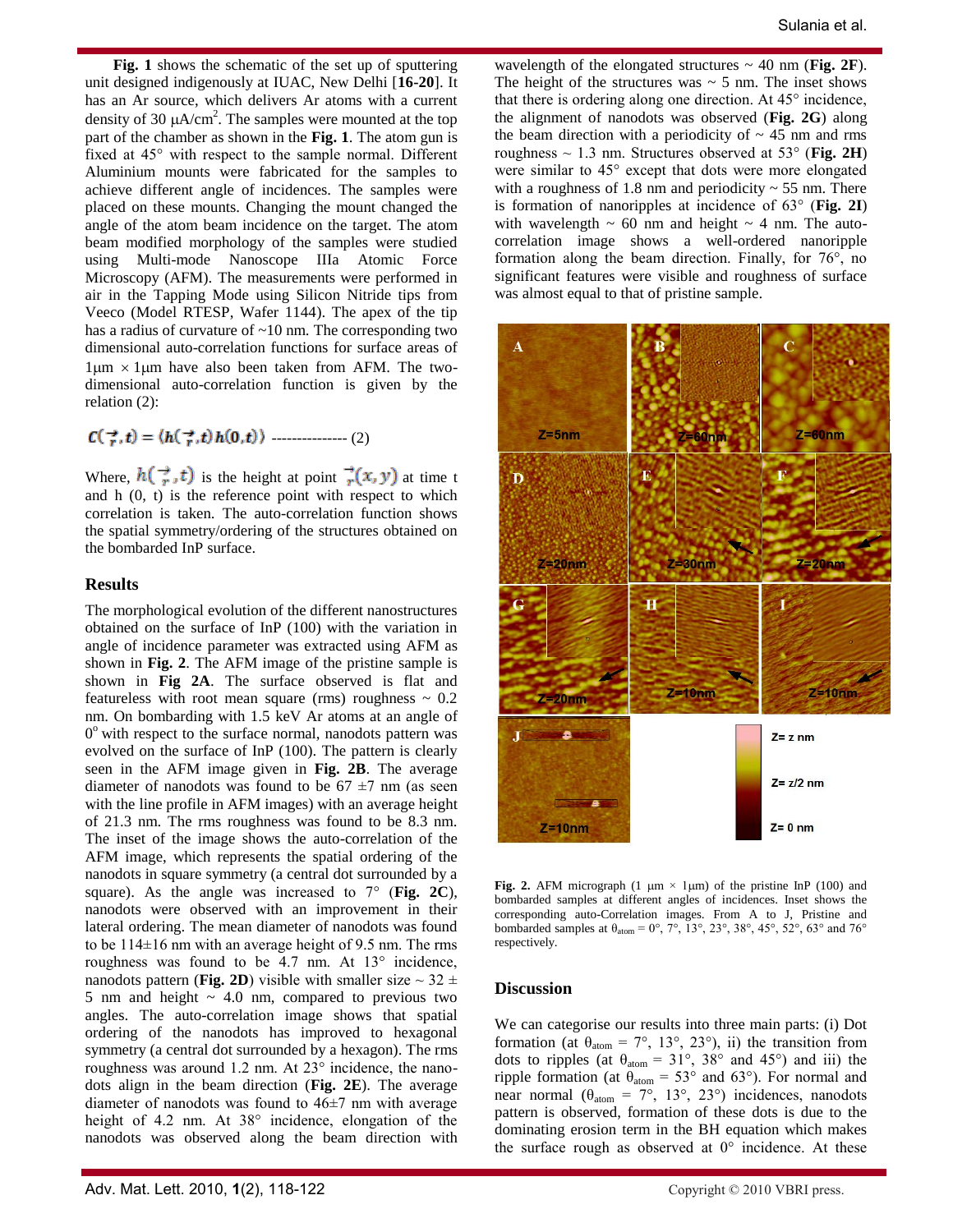incident angles the component of the force of the incoming beam along the perpendicular direction (horizontal plane) is zero, the only contribution is in the direction of the beam (vertical plane). Due to this component, the energy is equally distributed through collision cascades around the ion path with Gaussian distribution. This leads to sputtering of material from the surface that makes the surface rough. Few reports on InP have shown [**9, 11-14**] that the structures are rich in In. InP is III-V compound semiconductor. On bombardment with energetic Ar atoms, the P atoms in InP are sputtered preferentially as the mass of Ar is close to the mass of P and hence the surface is rich in In **[11, 12]**. At 13° incidence, the best morphology is observed in terms of the uniformity in the size of dots. The nanodots observed at 13° incidence are smaller in size and well ordered too as compared to the previous two angles (**Fig. 3**).



**Fig. 3.** Size distribution of the nanodots for  $\theta_{\text{atom}} = 0^{\circ}, 7^{\circ}, 13^{\circ}, 23^{\circ}$ .

At  $\theta_{\text{atom}} = 31^{\circ}$ , 38° and 45° incidence, transition from nanodots to nanoripples is observed due to elongation of dots. The elongation of the nanodots is because of (i) smoothing of dot surface along the beam direction due to unequal sputtering of different parts of dots (ii) redeposition of adatoms and (iii) the ion induced surface diffusion. The sputtering yield is a function of  $\cos^{-n}(\theta)$ , where n is an integer, which differ from material to material [**14, 21**]. This indicates that sputtering increases with increasing angle of incidence. It falls down sharply at grazing incidences.

Considering the schematic in **Fig. 4**, at the oblique incidences, the ions hit the handout surface at different incident angles with respect to the respective surface



**Fig. 4.** Schematic of a nanodot surface, the incoming ions  $I_0$ ,  $I_1$ , and  $I_2$ , at an angle of 30° with respect to flat surface normal n, making angles  $\theta_0$ ,  $\theta_1$ and  $\theta_{2\Box}$  with surface normals n<sub>0</sub>, n<sub>1</sub> and n<sub>2</sub> of the nanodot at points A, B and C respectively.

normal due to the surface curvature. As the angle,  $\theta_2 > \theta_1 >$  $\theta_0$ , there will be more sputtering of the top part than the bottom of the dots, which results in the surface smoothing. Further, the sputtered atoms are re-deposited in the forward direction resulting in the elongation of dots along the beam direction [**22**]. The ion-induced surface diffusion too causes elongation of the surface structures. At oblique incidences, both the components of the forces contribute unequal energies in the two directions around the ion paths. There is a resultant driving force for surface diffusion to contribute causing the elongation of the nanostructures along the beam direction. This will be more prominent for 53° and 63° incidences. At  $\theta_{\text{atom}} = 53^{\circ}$  and 63°, ripples are observed, with their wave vector perpendicular to the direction of the atom beam. The ripple orientation is in accordance with the one obtained for GaSb case studied by T. Alimers et al. [23]. The observed ripple wavelengths are  $\sim$  55 nm and 60 nm respectively for 53° and 63° incidences. Finally, at 76° incidence, roughness of surface is almost equal to that of pristine sample. When the atoms are coming at grazing incidence, they interact less with the target surface due to lesser number of atoms reaching the surface. From our previous study [**12**], InP (100) was bombarded with 1.5 keV Ar atoms at different fluences varying from  $4 \times 10^{16}$  to  $3.2 \times 10^{17}$  atoms/cm<sup>2</sup>, the angle of incidence was fixed at 45° with respect to the surface normal. The bombardment was carried out at room temperature at a pressure of  $5 \times 10^{-1}$ <sup>6</sup> torr. The wavelength versus fluence graph is plotted as shown in **Fig. 5**. It is noted that wavelength,  $\lambda$ , depends on ion fluence,  $\phi$ , as  $\lambda \sim \phi^{0.36}$ . This is contradictory to the linear BH equation, which predicts  $\lambda$  to be independent of the fluence. The wavelength observed in this case for 45° incidence angle is in accordance with this relation for the given fluence.

The graph between the angle of incidence and the wavelength of ripples obtained is plotted in **Fig. 6** and it was found that the wavelength increases linearly with angle. This implies that as the angle is increased the wavelength also increases and the wavelength lies between 40 to 60